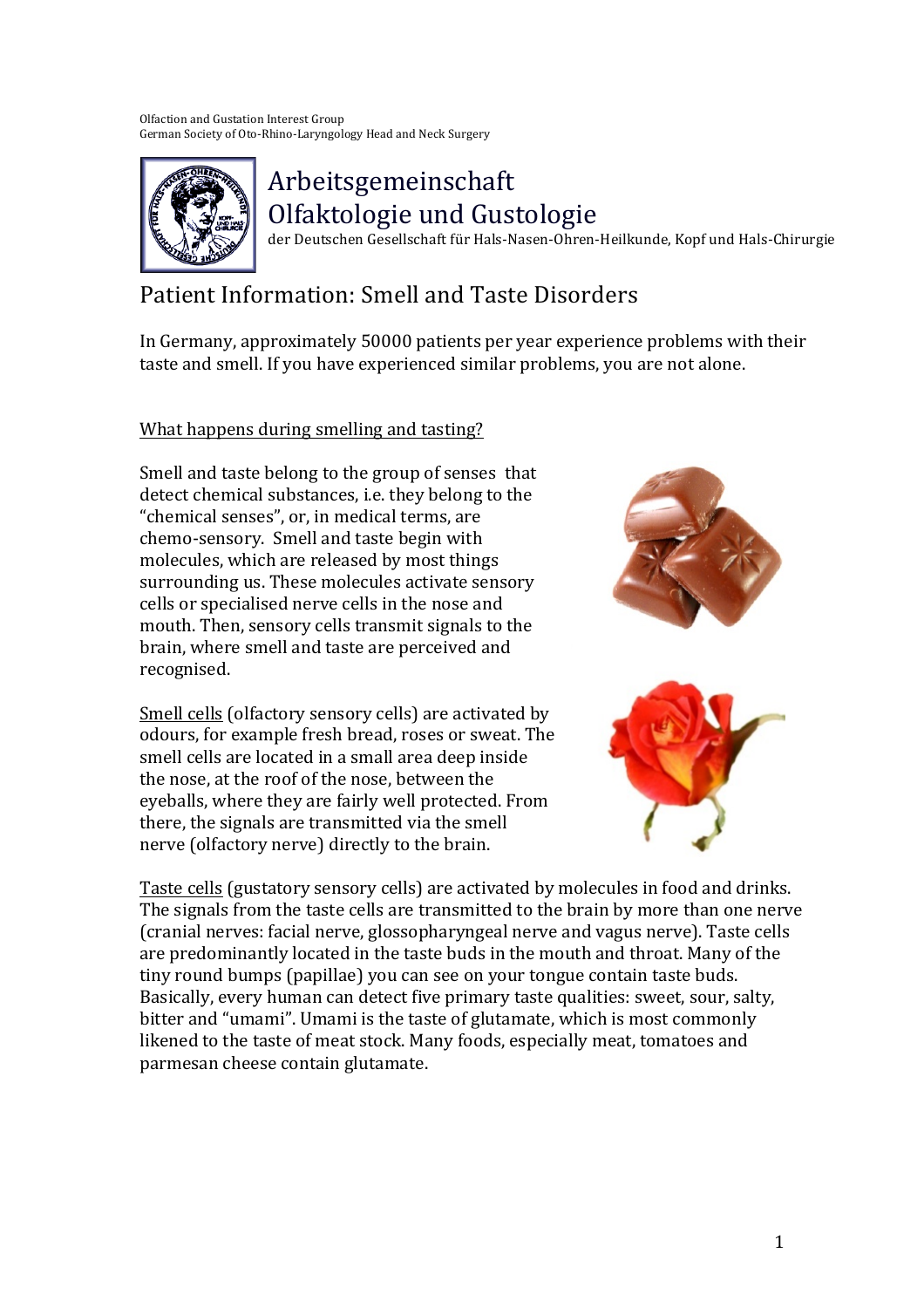Furthermore, the so-called "sense of touch nerve" (trigeminal nerve) is involved in sensations of smell and taste in mouth and throat. Sensations transmitted through this nerve are, for example, burning and stinging in one's nose caused by cigarette smoke, the acidity of vinegar or the cooling effect of menthol. Trigeminal signals in the mouth are caused by hot or cold food, hot pepper and textures of food and drink.

What happens during eating?

When you eat, the flavor (refined taste) is composed from different constituents: the five basic taste qualities, texture (crispy, creamy, etc.), temperature, spicyness and and the sense of smell. This astonishing variety of sensations finally results in the typical "taste" of certain foods, for example, a peach. The sense of smell plays a significant part in this. You can try this for yourself: If you pinch your nose shut while eating a piece of fruit, for example, an apple, you will barely notice its specific aroma - you will mostly taste sweet and sour and feel its texture. For the sensing of aroma, air flow via the nose to the nasal smell cells is required. The "typical taste", or refined taste of food and beverages is therefore largely mediated by the sense of smell<sup>11</sup>

Disorders such as limited aroma perception can occur as an additional symptom in loss of smell, while disturbances of the sense of taste proper refer to disturbances of basic taste qualities.

## Which smell and taste disorders exist?

The most common disorder is complete or partial loss of smell or taste.

Complete inability to perceive odours is called anosmia (loss of the sense of smell). Complete loss of the sense of taste is called ageusia. Reduced sense of smell is called hyposmia, and reduced ability to taste is hypogeusia. 

Other disorders include altered perception of odours or flavours (parosmia and parageusia): odours or flavours are "wrongly" interpreted. These "wrong" perceptions can be quite unpleasant, and previously pleasant smells or flavours are often perceived as unpleasant.



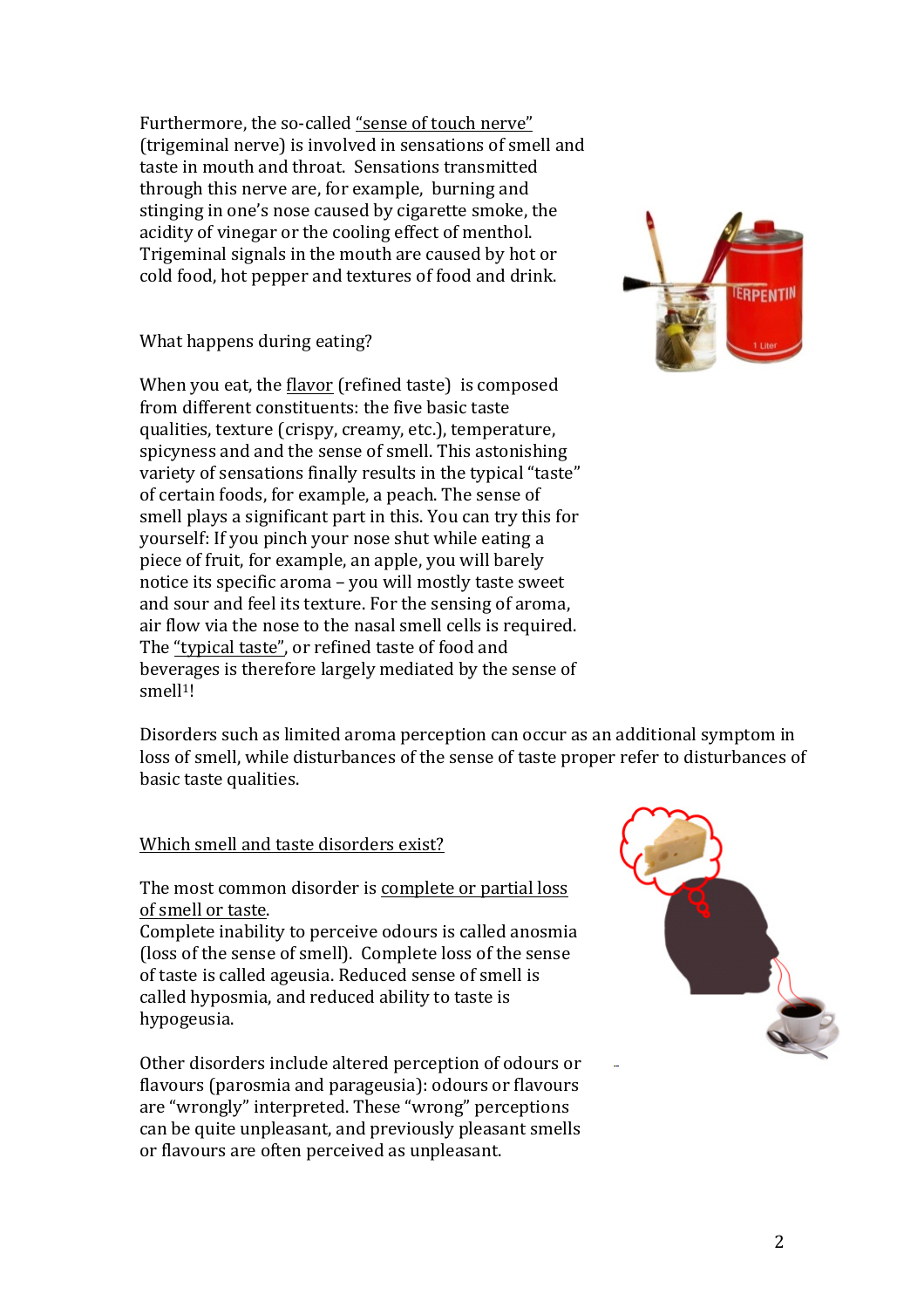On the whole, smell disorders are much more common than taste disorders. A smell disorder sometimes also leads to a decreased sense of taste. An existing taste disturbance can sometimes become apparent following one's loss of the sense of smell. 

#### What causes smell disorders?

Congenital absence of the sense of smell is observed in one among 8000 newborns, more frequently in females than in males. In rare cases, congenital smell disorders can occur together with other conditions. Therefore, a child with an absent sense of smell should be presented to a physician, on order not to fail to recognize a rare condition, such as the Kallmann Syndrome.

Most smell disorders have a specific cause, such as viral infection of the upper respiratory tract, or head injuries (for example following a fall, or a blow to the head). Other common causes are nasal polyps, chronic sinusitis or hormone imbalances. A change in sense of smell can also be caused by chemicals, medications, or radiotherapy to the head and neck.

With advancing age, smell disorders become more common; in rare cases, a smell disorder may also be an early symptom of a neurological illness, e.g. Parkinson's Disease. 

### What causes taste disorders?

The sense of taste is transmitted by more than one nerve, therefore a complete loss of the sense of taste is rare. Disturbance of taste in certain areas of the tongue can occur after operations in the throat  $(e.g.$  tonsillectomy) or ears  $(e.g.$  middle ear surgery). Sometimes the sense of taste will recover on its own in cases like these. Taste disorders can also be caused by certain medications and almost always occur during and after radiotherapy to the head and neck. After change of medication and/or completion of radiotherapy the taste may recover spontaneously.

It is important to distinguish a separate taste disorder from a smell disorder, as in smell disorders the sensation of subtle aromas is no longer possible (see above).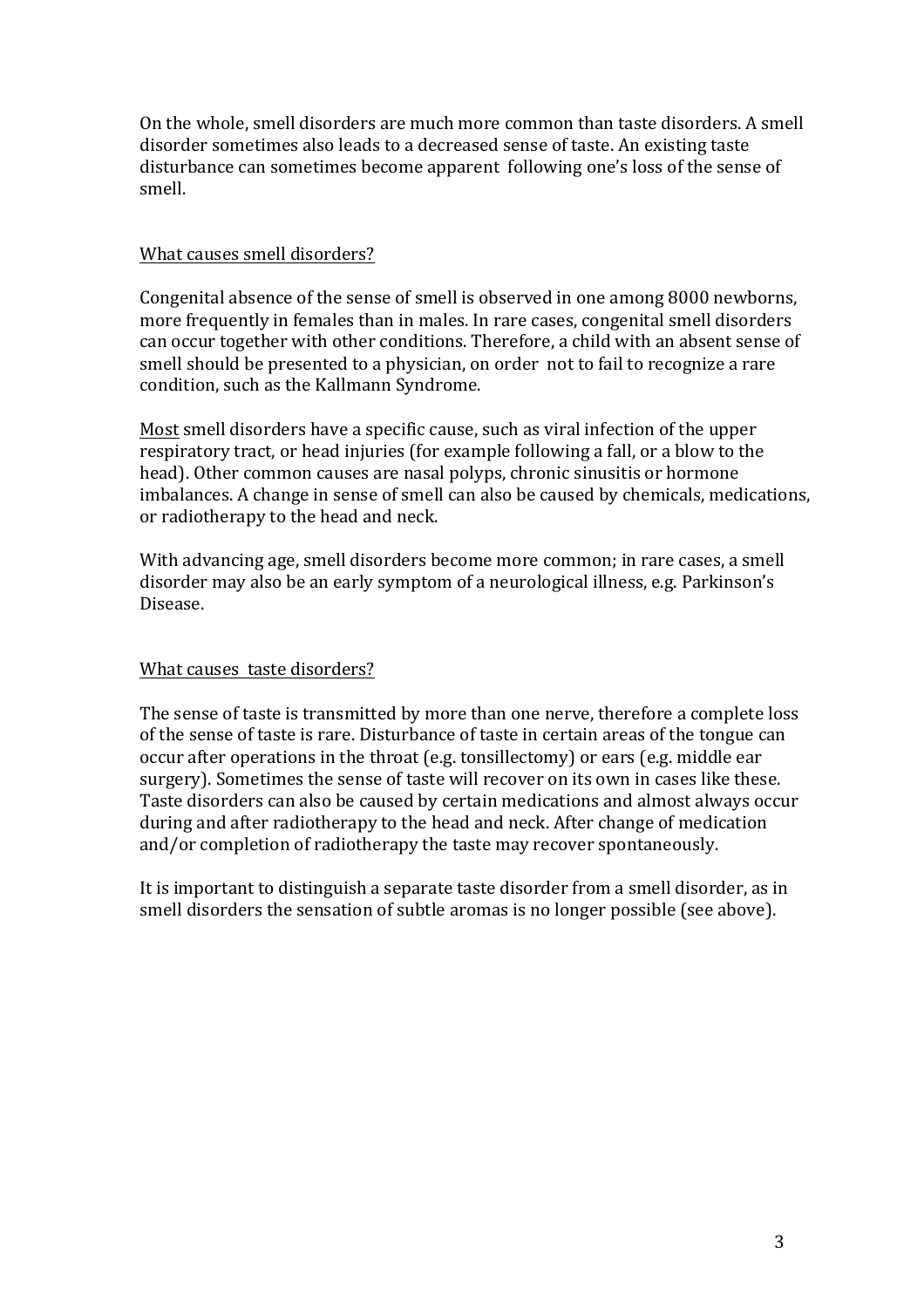### How to diagnose Smell and Taste disorders?

To diagnose the severity of a smell or taste disorder, odour or taste samples are repeatedly presented to the nose or tongue, respectively. This allows the practitioner to determine the concentration of odour required to be perceived (threshold), or the number of samples correctly identified (identification). 

A method to objectively diagnose smell and taste disorders is the measurement of brain stem waves caused by smell or taste sensations in an electroencephalogram (EEG). 

Magnetic resonance Imaging (MRI) of the head may reveal central nervous abnormalities responsible for disturbances of taste and smell.

There are some centres , specialised in extensive diagnostic work-up of smell and taste disorders, and your ENT specialist may be able to offer advice.

#### How serious are smell and taste disorders?

If chemical senses are impaired or even absent, the body loses an essential alarm system whose importance often gets recognised only once it stops working. The sense of smell will alert you to fire, poisonous fumes or food that has gone off. Loss of smell and taste sensations may lead to depression. Sometimes smell and taste disturbances may be a symptom of other systemic illnesses, such as malnutrition, hypothyroidism, renal failure, tumours, Parkinson's Disease and Alzheimer's Dementia. Smell and taste disorders diminish quality of life.

### Can smell and taste disorders be treated?

Treatment of the basic illness which caused smell and/or taste disturbances can partially or entirely restore the the impaired chemical senses e.g. smell disorders due toinflammatory conditions of the nose and paranasal sinuses, may be succcessfully treated with anti-inflammatory drugs - but may, in certain cases, also require surgery.

Patients suffering from smell and taste disorders caused by certain medicines, may may benfit from a change of







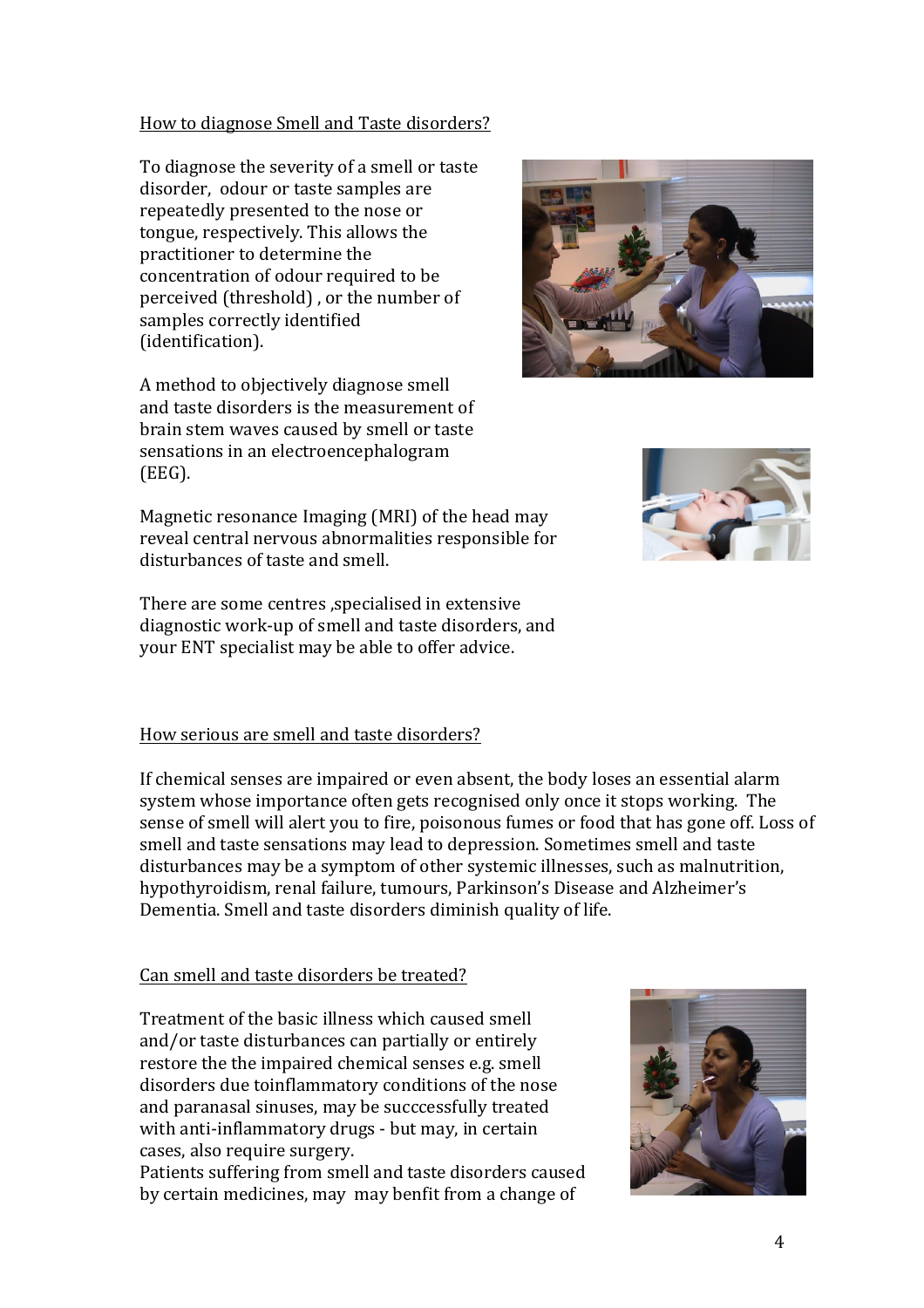medication.

Unfortunately, in long standing smell and taste disorders following viral infections or head injury, there are very few therapeutic options.

At present, new ways of treating smell and taste disorders are tested in various centres, for example "smell training" which takes advantage of the ability of smell receptor cells to regenerate.

## How can you get help if you suffer from a smell or taste disorder?

The exact diagnosis of the condition is the key! It is usually made by a Neurologist or an Ear Nose and Throat (ENT) specialist. Diagnostic work-up can also reveal an underlying condition whose treatment can positively influence the taste or smell disorder. 

Even if your sense of smell or taste cannot be restored, it is useful to talk to an experienced practitioner in order to assess the severity and impact of the condition and in order to help with practical advice.

If possible, you should bring old CT or MRI images, medical records or clinic letters as well as a list of your medications. The doctor will then be able to make a thorough assessment of your past medical history and your state of health.

### What are important research topics in smell and taste disorders?

In Germany (and Europe), clinical smell and taste research is primarily conducted in ENT and Neurology centres. In Germany, the Olfaction Working Group of the German Society for Oto-Rhino-Laryngology collaborates with some of these centres on joint research projects. Significant progress has been made in setting standards for the measurement of smell and taste disorders. Tests with detailed normative values have been developed, as well as, methods to provide objective evidence of smell and taste disorderswhich are used as a diagnostic standard in several centres in Germany. Specific history given by the patients using standardised questionnaires plays an important part in expanding knowledge about distribution, causes and particular details of smell and taste disorders.



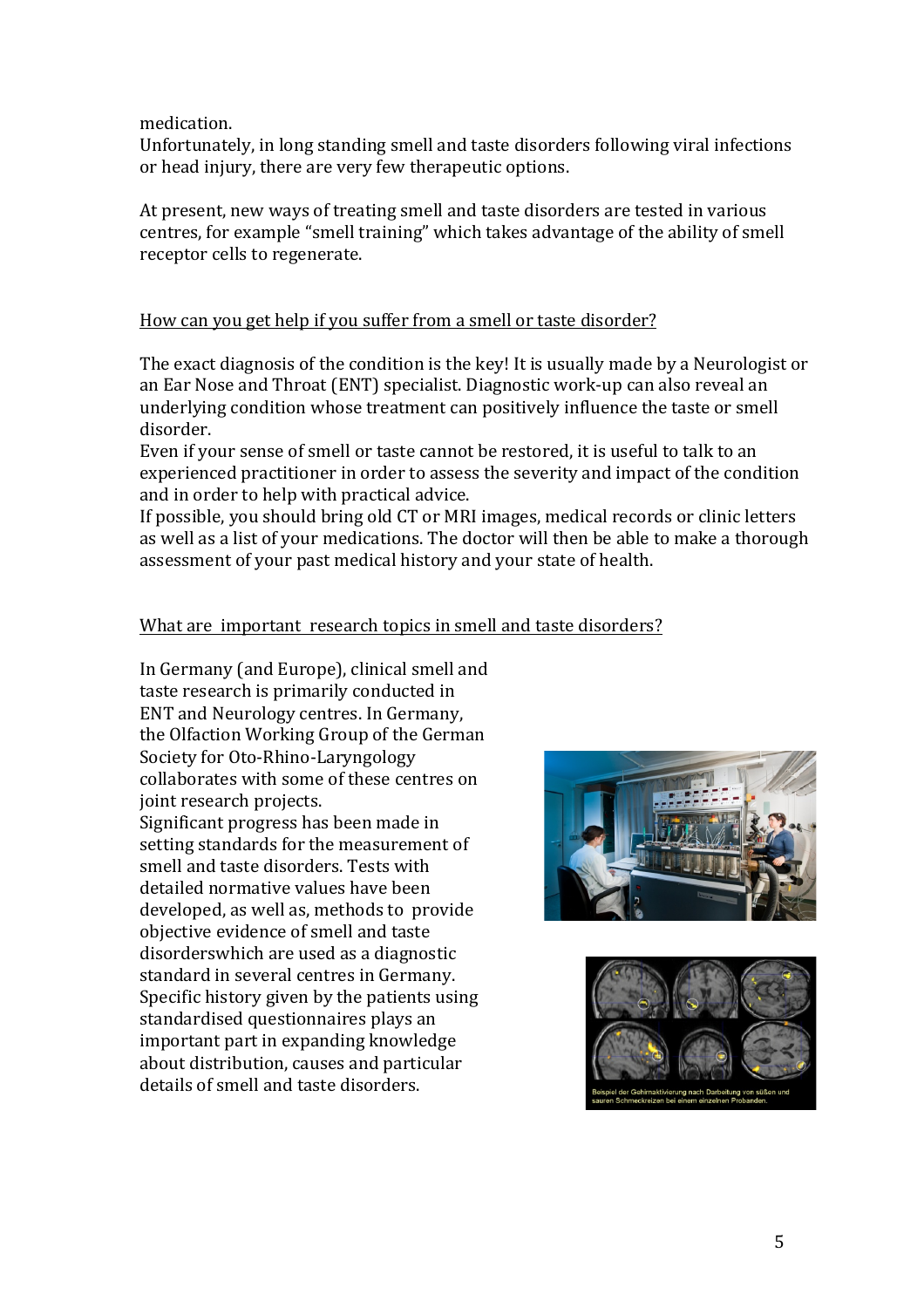## Practical advice for patients with smell disorders

### **Nutrition**

#### Storage of food items

- − Optimised storage of food items (cool, dry)
- − Pay attention to "Best Before" dates
- − Labelling of neutral packaging
- − Store separately from potentially hazardous substances

#### Utilization of food items

- − Check the date of purchase and "best before" date
- − Ouality check by visual inspection or with the help of someone with functioning sense of smell
- − If in doubt, throw away
- − Ask someone with a good sense of smell to check the smell of foods

#### Cooking

- − For seasoning, strictly follow recipes and use scales, if necessary
- − Use all senses (consistency, temperature, spicing)
- − During cooking, keep an eye on the stove to avoid food burning, or use an alarm or a timer

### Eating

- − Careful: When the sense of smell is impaired, the sense of taste will also be reduced, which can lead to excessive use of sugar or salt
- − Stimulate the sense of touch in the mouth and pharynx (consistency, temperature, spicing)
- − First savour with your eyes (colour, garnishing)
- − Take your time when eating

### **Personal Hygiene**

- − Body care and changing clothes
	- − by timetable
	- − always after physical exertion and sweating
- − ask partner or friend to choose cosmetics and perfume
- − ask partner or friend for advice on how much perfume to use
- − schedule for
	- − bathroom cleaning
	- − airing
	- − laundry